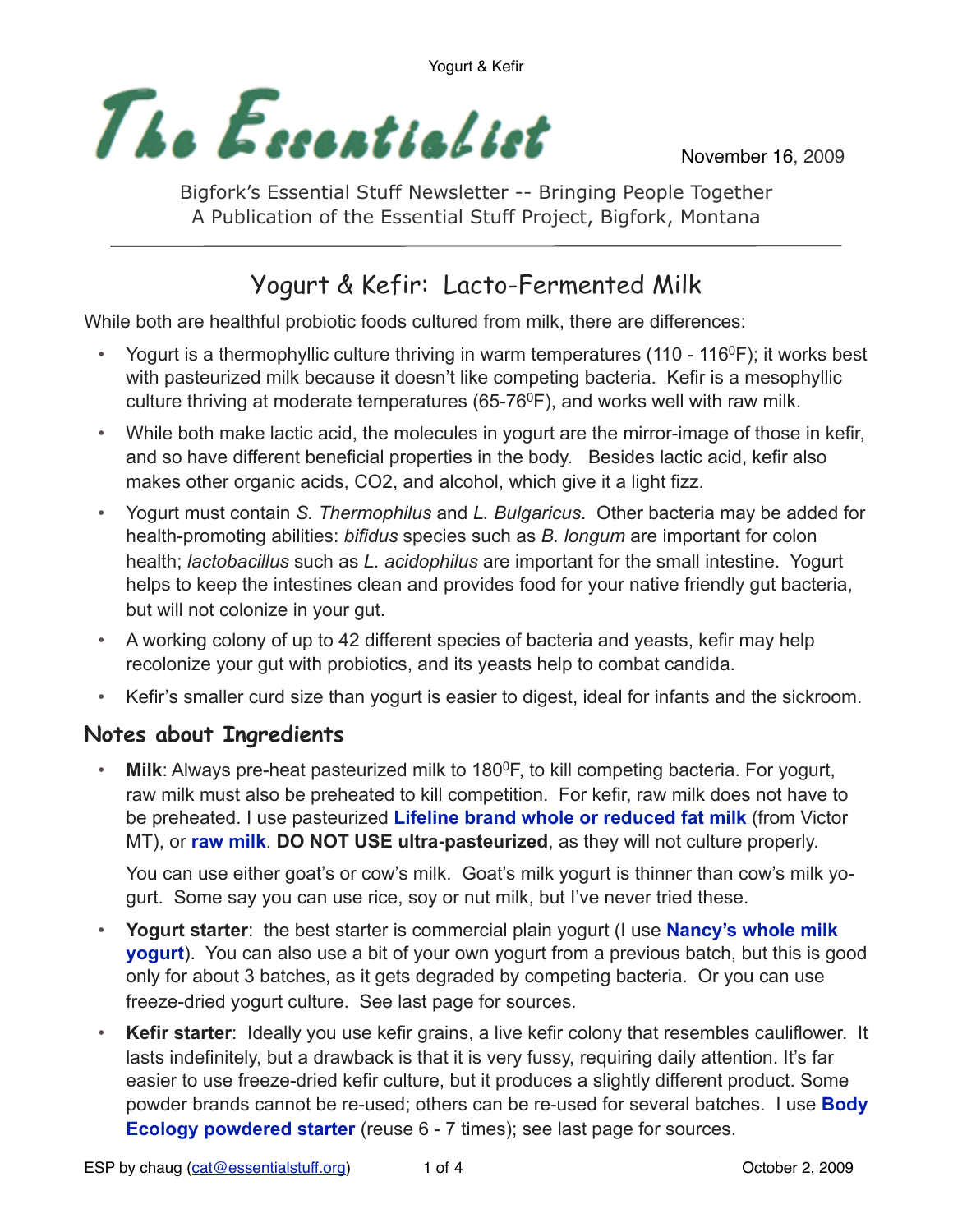# **Yogurt Recipe**

#### *Culturing temperature: 110 - 1160 F*

You need a warm culturing space: oven or cupboard (with a light for warmth), dehydrator (experiment with light wattage), or yogurt-maker. [The culturing environment should be  $95^{\circ}$  or so; the bacteria produce some heat, to reach the desired culturing temperature.

CAUTION: Do NOT use homogenized or ultra pasteurized milk.

| <b>Ingredients &amp; Equipment:</b>             | <b>Equipment:</b>                          |
|-------------------------------------------------|--------------------------------------------|
| • 4 cups whole or reduced fat milk              | •1 1/2 or 2 quart stainless steel pot      |
| • 2 Tbsp plain, unsweetened yogurt or 1         | •milk thermometer (0 - 220 <sup>o</sup> F) |
| packet freeze dried yogurt starter.             | •quart wide-mouth jar, with lid            |
| • 1 - 3 tsp raw honey or maple syrup (optional) | •warm culturing space (see above)          |
|                                                 | •water bath (optional)                     |

#### *Process:*

• **Pre-Heat**: Heat in stainless steel pot to 180<sup>0</sup>F, then cool slowly to 115<sup>0</sup>.

- **Add Starter:** Avoid the temptation to use too much (yogurt bacteria don't like crowds).
	- ✴ **Yogurt as starter**: Add 1/4 cup of the warm milk to yogurt in a 1-cup measure; stir 'til combined. Add back to warm milk in the pot and stir.
	- ✴ **Freeze dried yogurt starter**: Add powdered starter to about 1 cup of warm milk in a 2 cup measure; stir to dissolve. Add back to remaining warm milk and stir.
- **Culturing:**
	- ✴ **Yogurt maker**: pour into the container, cover and culture, following instructions.
	- ✴ **Oven, cupboard or dehydrator**: About 950F. Pour warm mixture into jar, screw on lid and culture in selected warm space. Optional: set jar in a warm water bath to help maintain temperature (optional), and avoid drafts.
	- ✴ **Culture** about 6 8 hours or overnight. The longer it cultures, the greater the chance the whey will separate. Resist temptation to jostle or stir it while it is culturing, or the whey will separate early.
	- ✴ If **whey** has separated, either whisk it back together, or strain it off through a very fine sieve. I recommend blending the whey back in, as it is a very health-giving protein. If strained, the remaining yogurt has a cream-cheese-like quality, and the whey can be used to make other lacto-fermented beverages, pickles, chutneys, or vegetables.
- **Sweeten** (optional): Add honey or maple syrup to taste after culturing.
- **Chill**: Transfer to refrigerator, and keep chilled.
- **Reusing Starter:** Reserve a few tablespoons (2 4) of yogurt from each batch, to make the next quart of yogurt (up to three times). However, it's best to reserve it BEFORE sweetening.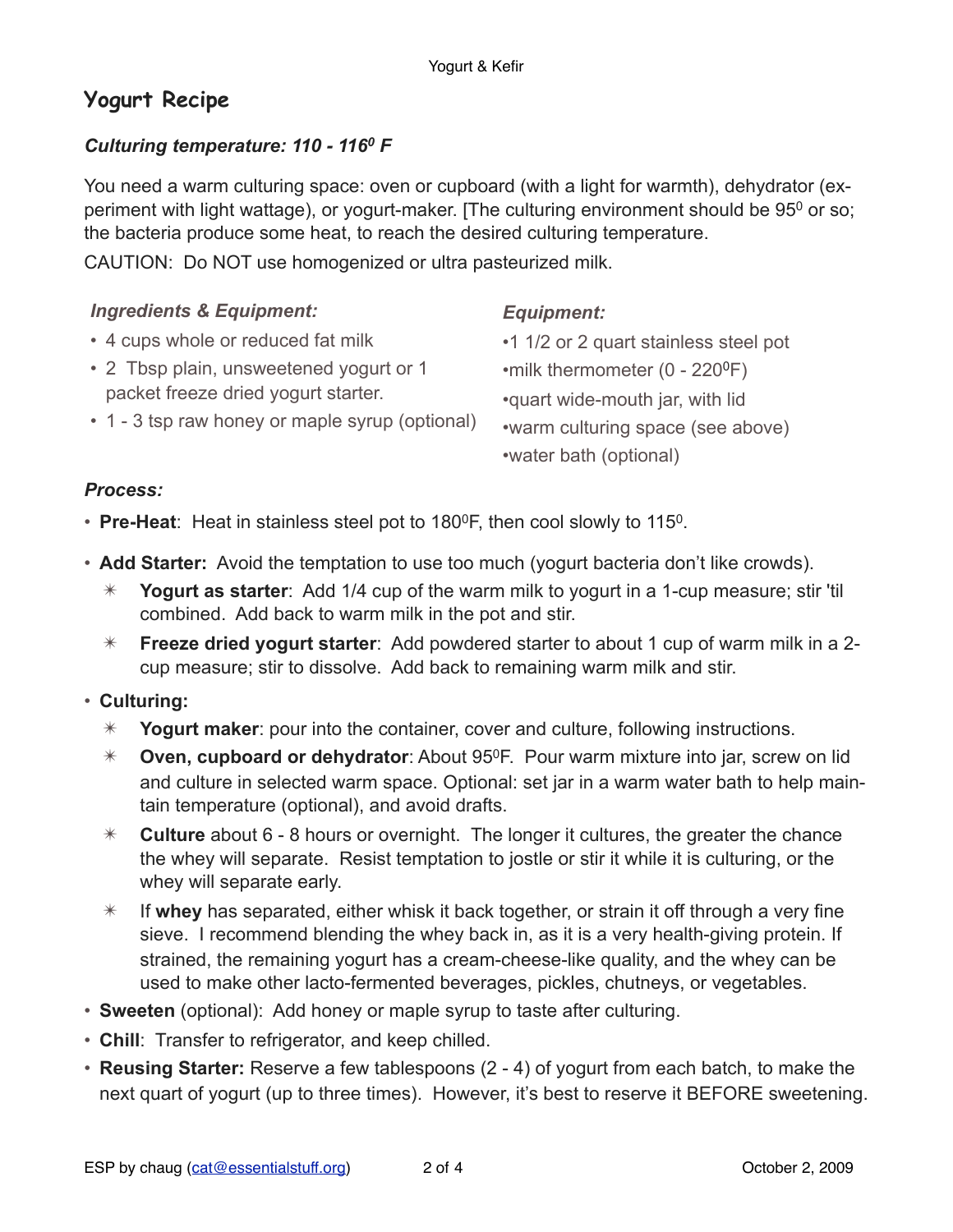# **Yogurt Troubleshooting**

Refer to the following websites for help if you have trouble with your yogurt:

- [Mother Linda](http://www.westonaprice.org/motherlinda/yogurt.html) [\(www.westonaprice.org/food-features/heat-or-not-heat-yogurt](http://www.westonaprice.org/food-features/heat-or-not-heat-yogurt))
- [Making Yogurt at Home](http://www.ianrpubs.unl.edu/epublic/pages/publicationD.jsp?publicationId=525) (from the Univ. Nebraska Extension)--scroll to bottom ([www.ianrpubs.unl.edu/epublic/pages/publicationD.jsp?publicationId=525\)](http://www.ianrpubs.unl.edu/epublic/pages/publicationD.jsp?publicationId=525)
- [Mother Earth News](http://www.motherearthnews.com/Whole-Foods-and-Cooking/1980-03-01/Make-Your-Own-Yogurt.aspx) -- scroll to Troubleshooting section [\(www.motherearthnews.com/Whole-Foods-and-Cooking/1980-03-01/Make-Your-Own-Yogurt.aspx\)](http://www.motherearthnews.com/Whole-Foods-and-Cooking/1980-03-01/Make-Your-Own-Yogurt.aspx)
- [Bean Sprouts website: How to Make Greek yogurt -](http://bean-sprouts.blogspot.com/2007/11/how-to-make-greek-yogurt.html) scroll to bottom for troubleshooting ([bean-sprouts.blogspot.com/2007/11/how-to-make-greek-yogurt.html\)](http://bean-sprouts.blogspot.com/2007/11/how-to-make-greek-yogurt.html)
- [Jim Hodge's website](http://home.att.net/~jdhodge/Yogurt.htm) -- scroll to bottom for troubleshooting ([home.att.net/~jdhodge/Yogurt.htm\)](http://home.att.net/~jdhodge/Yogurt.htm)

# **Kefir Recipe**

NOTE: for instructions on using kefir grains, see "Advanced Kefir" handout. Instructions here use the powdered starter, or a bit of a previous batch.

## *Culturing temperature: 65 - 760 F (room temperature)*

| <b>Ingredients:</b>                              | <b>Equipment:</b>                            |
|--------------------------------------------------|----------------------------------------------|
| • 1 quart whole or reduced fat milk              | •2 quart stainless steel pot                 |
| • 1 packet powdered, freeze dried kefir starter. | •quart jar, with lid                         |
|                                                  | •milk thermometer $(0 - 220$ <sup>o</sup> F) |

# *Process:*

## **Pre-Heat**:

- $*$  Pasteurized milk: first heat to 180<sup>0</sup> F in stainless steel pot, then cool to about 90<sup>0</sup>F (skin temperature) before proceeding. Pour into quart jar.
- $*$  Raw milk: set quart jar of milk in pot of simmering water (turn off heat); warm to about 90°F. Or you can heat to 180°F and then cool as for pasteurized milk.

# **Culturing:**

- ✴ **Kefir starter:** Pour ½ cup of warmed milk into measuring cup, sprinkle powder over milk, stirring to dissolve. Or stir ½ cup milk into 2 - 4 Tbsp kefir from previous batch. Then stir back into rest of the milk. Cover pot or put lid on jar. Rest on counter at room temperature, but not in direct sunlight, for about 8 to 24 hours, depending on taste.
- $*$  In the summertime, start the kefir in the evening and let it culture overnight; it would be too warm during the day.

**Chill** thoroughly in refrigerator. Don't disturb until chilled.

 $*$  Making kefir is a true art; you will learn from each batch you make. Kefir should be a little thicker than milk, and have a light effervescent quality. If cultured too long, it will separate into cheese & whey, which is not necessarily a bad thing, just different (see 'Strain,' below).